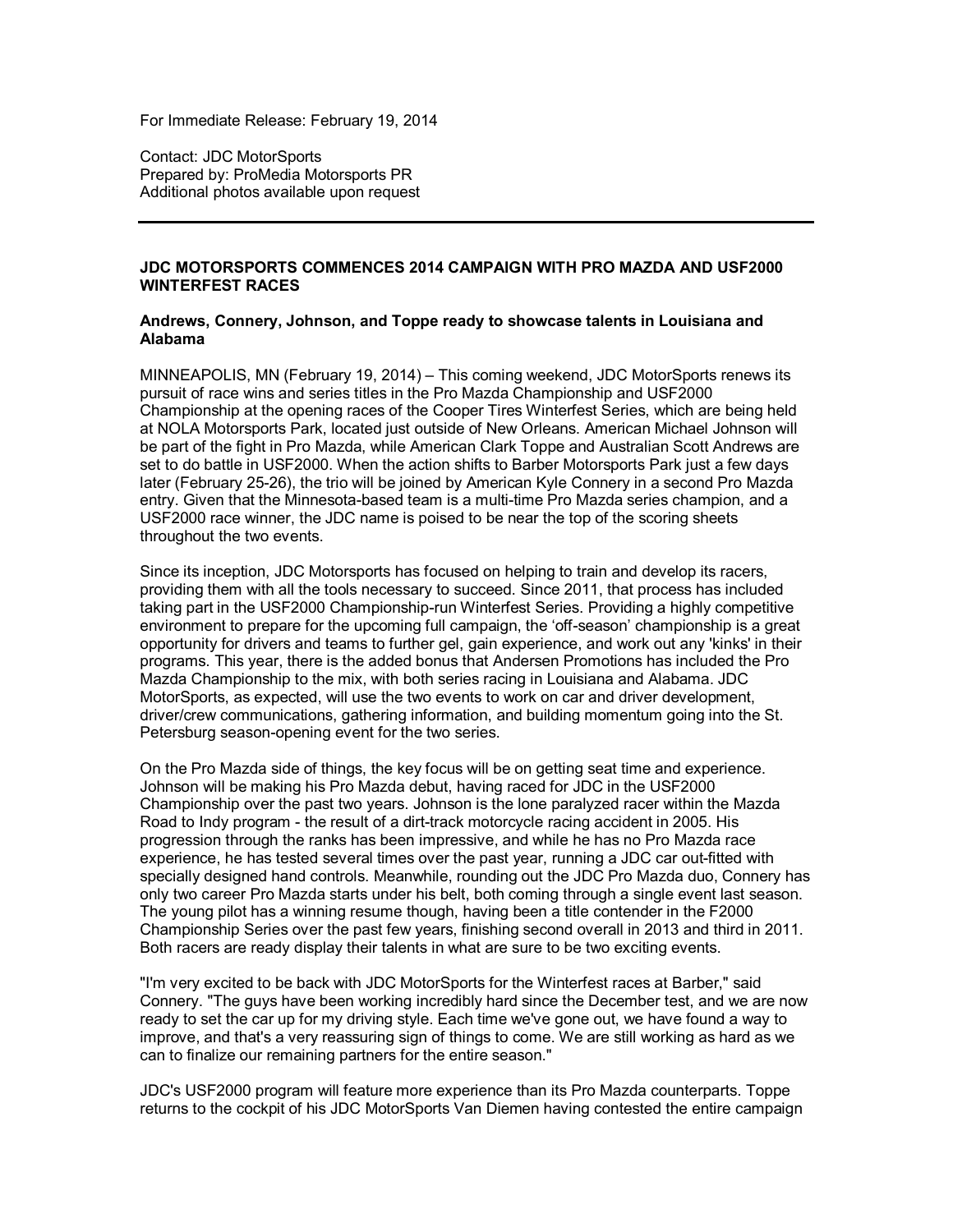last season. The goal now for the 16 year-old sophomore is to build on what he learned as a series rookie, becoming a consistent front-runner in 2014. Andrews enters the six-race off-season championship keen to add to his strong late season four-race series debut last year with the team. The Australian is excited about the opportunity to further showcase his talents after making a splash in 2013, a trial program that was highlighted by solid pace and a pair of top-10 finishes.

"I'm very thrilled to get back into the Cooper Tires USF2000 competition for my second year," commented Toppe. "I believe JDC and myself have big things in store for this season. My confidence has definitely been boosted by coming back as a veteran, and I hoping for the best for the team and myself. I'm going to use the Winterfest series as a preview to see what I need to work on, and getting used to the new competitors in the series. I know JDC and I can put together some great results."

"I have been working hard over the off-season to try and get everything in place to have another opportunity to race in the Mazda Road to Indy program with JDC," commented Andrews. "Unfortunately I've never seen the two tracks we're racing at, but hopefully with a bit more car knowledge that I now have, we can be competitive. I'm looking forward to getting on track, and am thankful once again to JDC MotorSports for the opportunity."

The Cooper Tires Winterfest Series event at NOLA Motorsports Park gets underway with a practice run and qualifying session for both series on Friday morning (February 21). Race one of the USF2000 triple bill is slated for 3:15 pm local time, while race one of the Pro Mazda doubleheader is scheduled for 4:15 pm local time. The USF2000 drivers return to action on Saturday (February 22) with Round Two at 10:45 am and Round Three at 3:15 pm. The second Pro Mazda race is at 4:15 pm. Live timing and scoring will be available at www.usf2000.com/Multimedia/Live.aspx and promazdachampionship.com/results/live-timing

JDC MotorSports races with associate sponsorship from RedLineOil.com

Additional information on JDC MotorSports can be obtained from the team's website @ jdcmotorsport.com For direct contact, please contact John Church @ 952-233-3075

Learn more about Scott Andrews at AndrewsMotorsport.com and keep up to date via Twitter @ ScottAndrews44 and Facebook @ Scott Andrews

Learn more about Kyle Connery at KyleConnery.com and keep up to date via Twitter @ Kyle Connery and Facebook @ Kyle Connery

Learn more about Michael Johnson at MichaelJohnsonRacing.com and keep up to date via Twitter @ Racer54isCool and Facebook @ Michael Johnson Racing Videos also available on YouTube @ Michael Johnson Racing

Learn more about Clark Toppe at ClarkToppeRacing.com and keep up to date via Twitter @ Clark Toppe and Facebook @ Clark Toppe Racing Videos also available on YouTube @ Clark Toppe

###

## **About JDC MotorSports:**

Involved in formula car racing since its inception in 1994, JDC MotorSports has established itself as one of the leading junior open-wheel teams in North America. Initially making its mark in the F2000 class of club racing competition, JDC MotorSports was soon a team worth watching in the pro ranks. Competing in the Formula Ford 2000 Zetec Championship, the team not only won races, but also helped develop multiple young drivers. In 2005, JDC MotorSports expanded its efforts, entering the Star Mazda Championship. Quickly becoming one of the top teams in the series, JDC captured both the driver and team titles in 2007, as well as Rookie of the Year honors, with Dane Cameron scoring a series-high three wins. In 2008, JDC MotorSports was the runner-up in the Star Mazda Championship and finished fourth in its inaugural season of F2000 Championship Series competition. The Minnesota-based team won the Star Mazda